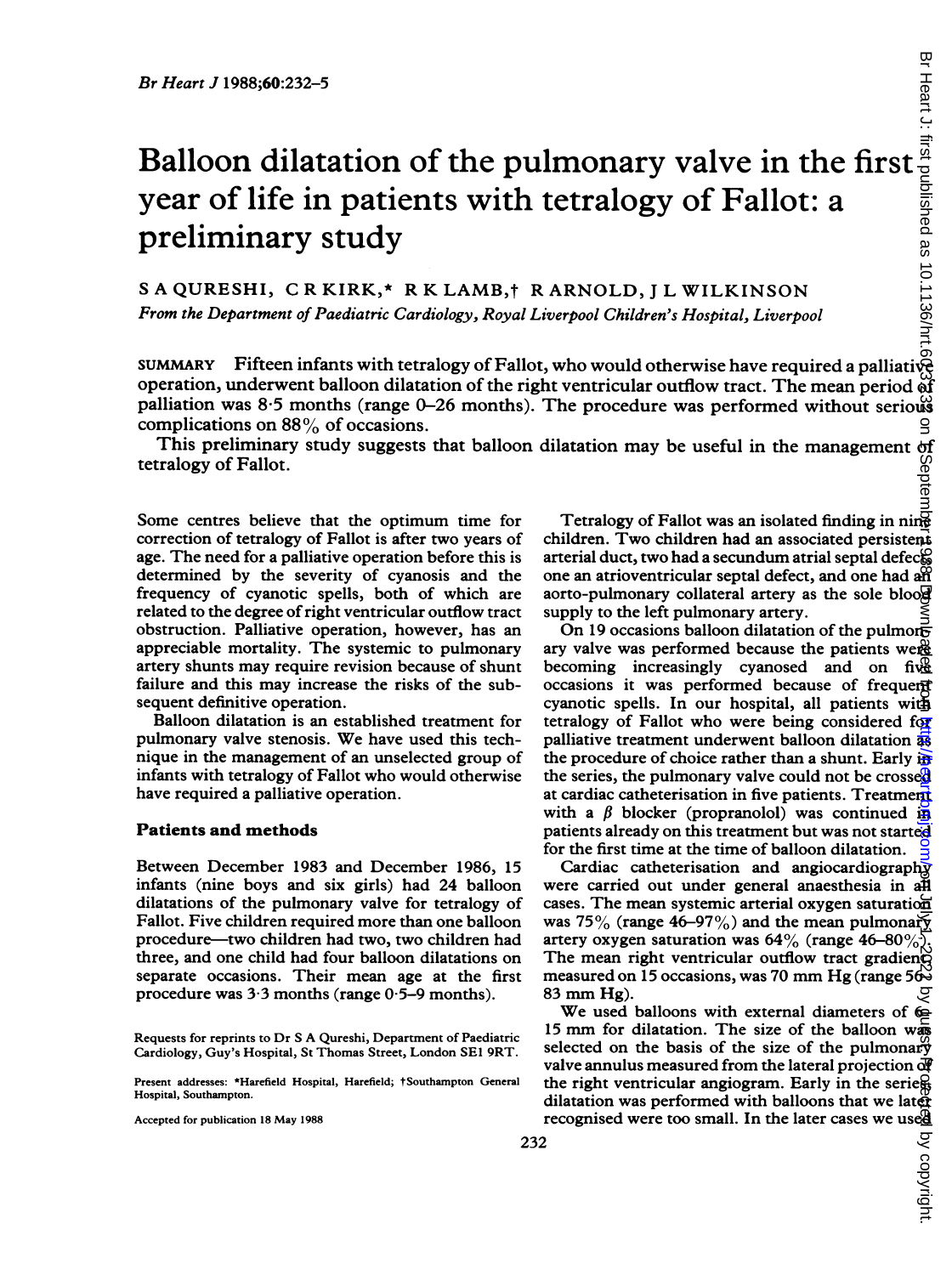balloons with diameters that were approximately 33- 40% larger than the pulmonary annulus. An exchange guide wire was passed through a 5 French Cournand or Multipurpose catheter and the tip was positioned in the distal right pulmonary artery. The balloon catheter was advanced over the guide wire until the midpoint of the balloon lay at the valve annulus. The balloon was inflated with dilute contrast to a pressure of 3-4 atmospheres and deflated immediately. For each dilatation procedure the balloon was inflated between two and four times. When we used larger balloons <sup>a</sup> constriction persisted at the site of the pulmonary valve annulus. The femoral artery pressure was monitored with a cannula whenever possible. The systemic and pulmonary oxygen saturations and right ventricular outflow tract gradient were measured at the end of the procedure.

# Results

# HAEMODYNAMIC FUNCTION

On 20 occasions the systemic arterial oxygen saturation increased by a mean of  $18\%$  (range 6-38%), on two occasions it remained the same, and on two occasions it deteriorated by  $4\%$  and  $17\%$ . Overall the systemic arterial oxygen saturation improved to a mean of 87% (range 65-98%;  $p < 0.05$ ) after dilatation. The mean oxygen saturation in the pulmonary artery was  $68\%$  (range 52-89%)) after dilatation and did not differ significantly from the value before dilatation. The mean residual systolic gradient across the right ventricular outflow tract was <sup>64</sup> mm Hg (range 45-83 mmHg). The gradient was increased in two patients by <sup>10</sup> mm Hg; however, the systemic artery saturation improved by  $37\%$  in one and by  $12\%$  in the other.

#### COMPLICATIONS

In all children there was a transient period of hypotension and bradycardia during balloon inflation, with spontaneous recovery within 30 seconds.

Table <sup>1</sup> Patients adequately palliated by balloon dilatation

|                                   | Case No |    |               |                |     |             |   |
|-----------------------------------|---------|----|---------------|----------------|-----|-------------|---|
|                                   |         | 2  | -3            | $\overline{4}$ | -5  | 6           | 7 |
| Age at presentation<br>(mnth)     | $1-8$   | 9  | 0.3           | 0.1            | 0.3 | $0.3 \ 0.1$ |   |
| Age at first dilatation<br>(mnth) | 2       | 9  | 0.5           | 0.5            | 9   | 10          | 3 |
| Age at follow-up<br>(mnth)        | 20      | 18 | 4*            | 4.5            | 35  | 27          | 7 |
| Period of<br>palliation (mnth)    | 18      | 9. | $3.5 \quad 4$ |                | 26  | 26          | 4 |

\*Died.

Table 2 Patients who required systemic-pulmonary artery shunt after dilatation

|                                | Case No |  |     |     |  |
|--------------------------------|---------|--|-----|-----|--|
|                                |         |  |     |     |  |
| Age at presentation (mnth)     | 1.8     |  |     | 0.6 |  |
| Age at first dilatation (mnth) | 3       |  | 2.5 |     |  |
| Age at shunt (mnth)            |         |  |     |     |  |
| Period of palliation (mnth)    |         |  | ი 5 | 2   |  |

Two children required <sup>a</sup> short period of intermittent positive pressure ventilation after the procedureone because of increasing cyanosis two hours after dilatation (11 days later a Waterston shunt was inserted) and the other because transient pulmonary oedema developed 18 hours after dilatation. In one patient group D streptococcal septicaemia developed after the procedure. This was treated with appropriate antibiotics. He died suddenly at home three months later, having been symptom free for three weeks; at necropsy vegetations were found on the tricuspid valve.

#### OUTCOME

Six children have not required further intervention during a mean follow up of  $12.9$  months (range  $3.5-$ 26 months). Four children have had a systemic to pulmonary artery shunt a mean of 1-6 months (range 0-3 months) after dilatation and four children have had a corrective operation six to 10 months (mean 8 months) after dilatation (tables 1-3).

#### OPERATIVE FINDINGS

The pulmonary artery and valve were inspected at the time of surgical correction. In two patients the valve was tricuspid without any evidence of tears affecting the cusps or commissures. The other two valves had tears; in one the valve was tricuspid and there was a split along the commissure between the posterior and the left cusps and in the second patient there was a tear of the posterior cusp itself. We saw no tears in the pulmonary arteries.

Table 3 Patients who had surgical correction after balloon dilatation of the pulmonary valve

|                                | Case No |    |    |     |  |
|--------------------------------|---------|----|----|-----|--|
|                                | 12      | 13 |    |     |  |
| Age at presentation (mnth)     |         |    |    | 0.3 |  |
| Age at first dilatation (mnth) |         |    |    |     |  |
| Age at correction (mnth)       | 13      | 12 | 13 |     |  |
| Period of palliation (mnth)    | 10      |    |    |     |  |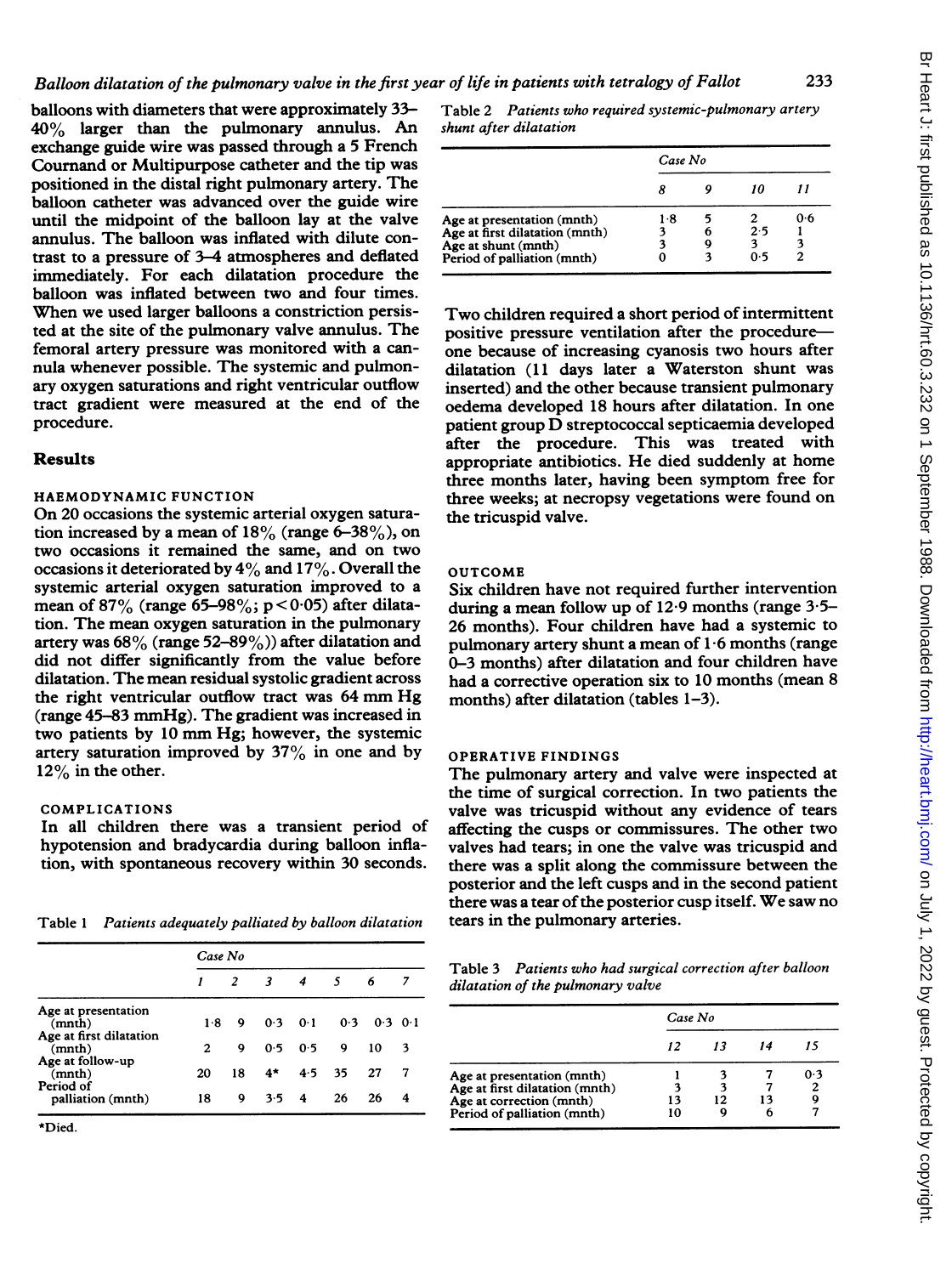## **Discussion**

The mortality for total correction of tetralogy of Fallot is between  $1\%$  and  $5\%$ .<sup>1</sup> Although operation during infancy is associated with only a small increase in the frequency of early deaths, young age and small size remain important risk factors.' Many centres therefore recommend a staged approach with the creation of a systemic to pulmonary artery shunt before complete correction.<sup>2-4</sup> This has the advantage of reducing the intensity of cyanosis and the frequency of cyanotic attacks. It also promotes the growth of the pulmonary valve annulus and the pulmonary arteries, which may reduce the need for insertion of transannular patches at the corrective operation and thus reduces the operative risks and achieves a better functional outcome.<sup>5-7</sup>

The creation of systemic to pulmonary artery shunts is, however, not without risk. The operative mortality of Blalock-Taussig and Waterston shunts varies between  $0\%$  and  $13\%$ .<sup>18-12</sup> Approximately  $10\%$  of Blalock-Taussig shunts became occluded<sup>11</sup> and up to  $16\%$  of Waterston shunts produce kinking of the pulmonary arteries or pulmonary hypertension or both.<sup>12-14</sup> Shunt failure may require either total correction before the optimum time or the formation of a second shunt; both procedures increase the risks of total correction.' In view of these problems there may be a place for an alternative form of palliation.

Balloon dilatation is now a recognised method of treatment for pulmonary valve stenosis and has recently been applied to pulmonary artery stenosis and hypoplasia.<sup>1516</sup> We have extended its use to infants with tetralogy of Fallot as an alternative form of palliation to systemic to pulmonary artery shunt operations. In this study adequate non-surgical palliation was achieved in 11 (73 $\%$ ) infants and four of them later had elective total correction. Dilatation is simple to perform and can be repeated if necessary. It requires an inpatient stay of only 48 hours compared with a stay of about seven days for a systemic to pulmonary artery shunt and does not need the resources ofa cardiothoracic surgical centre. It also does not seem to increase the risks of subsequent corrective surgery.

Balloon dilatation for pulmonary valve stenosis, however, is not without risk. The potential immediate complications include the production of arrhythmias, haemorrhage, and femoral vein thrombosis.'7 There are also reports of damage to the right ventricular outflow tract<sup>18</sup> and the pulmonary valve,<sup>15</sup> trunk,<sup>19</sup> and branch arteries.<sup>16</sup> Twenty one (88%) of our procedures were uncomplicated and of the four children who have undergone correction the only notable findings were splitting of the commissures. Previous balloon dilatation did not cause any

intraoperative complications.

We could not predict the subgroup of children who did not benefit from balloon dilatation. We are also uncertain of the effect of this procedure on the growth of the pulmonary annulus and arter $\vec{x}$ . Patients with a predominantly valvar component  $\mathbb{E}_{0}$ the right ventricular outflow tract obstruction may benefit most from this procedure. on July 1, 2022 by guest. Protected by copyright. <http://heart.bmj.com/> Br Heart J: first published as 10.1136/hrt.60.3.232 on 1 September 1988. Downloaded from

This preliminary study suggests that balloon dilatation may be useful in the management of infants with severe tetralogy of Fallot and that it should be considered for the initial palliative treatment. 136/hrt.6

#### References

- <sup>1</sup> Kirklin JW, Barratt-Boyes BG. Cardiac surgery. New York: Wiley Medical, 1986:767-78.
- <sup>2</sup> Stephenson LW, Friedman S, Edmunds LH Jr. Staged surgical management of tetralogy of Fallot in infants. Circulation 1978;58:837-41.
- 3 Kirklin JW, Blackstone EH, Pacifico AD, Brown RN, Bargeron LM Jr. Routine primary repair vs two stage repair of tetralogy of Fallot. Circulation 1979;60:379-86.
- 4 Rittenhouse EA, Mansfield PB, Hall DG, et  $\overline{\mathfrak{R}}$ . Tetralogy of Fallot: selective staged management. Thorac Cardiovasc Surg 1985;89:772-9.
- <sup>5</sup> Gale AW, Arciniegas E, Green EW, Blackstone EH, Kirklin JW. Growth of the pulmonary anulus and pulmonary arteries after the Blalock-Taussig shunt $\tilde{\omega}$ Thorac Cardiovasc Surg 1979;77:459-65.
- 6 Kirklin JW, Bargeron LM Jr, Pacifico AD. The  $e\overline{B}$ largement of small pulmonary arteries by preliminary palliative operations. Circulation 1977;56:612-7.
- 7 Alfieri 0, Blackstone EH, Parenzan L. Growth of the pulmonary anulus and pulmonary arteries after the Waterston anastomosis. J Thorac Cardiovasc Surg 1979;78:440-4.
- 8 Arciniegas E, Farooki ZQ, Hakimi M, Perry BL, Green EW. Classical shunting operations for congenital cyanotic heart defects. J Thorac Cardiovasc Surg 1982;84:88-96.
- 9 Guyton RA, Owens JE, Waumett JD, Dooley KJ, Hatcher CR Jr, Williams WH. The Blalock-Taussig shunt: low risk, effective palliation, and pulmonary artery growth. J Thorac Cardiovasc Surg 1983;83: 917-22.
- 10 Parenzan L, Alfieri O, Vanini V, et al. Waterston anastomosis for initial palliation of tetralogy of Fallet. J Thorac Cardiovasc Surg 1981;82: 176-81.
- <sup>11</sup> Kay PH, Capuani A, Franks R, Lincoln C. Experience with the modified Blalock-Taussig operation using polytetrafluoroethylene (Impra) grafts. Br Heart  $\bigvee$ 1983;49:359-63.
- 12 Gay WA, Ebert PA. Aorta to right pulmonary artery anastomosis causing obstruction of the right pulmo $\overline{\mathbf{B}}$ ary artery: management during correction of tetralogy of Fallot. Ann Thorac Surg 1973;16:402-10.
- 13 Newfeld EA, Waldmann JD, Paul MH, et al. Pulmonary vascular disease after systemic-pulmonary arter<br>shunt operations. Am J Cardiol 1977;39:715–20.